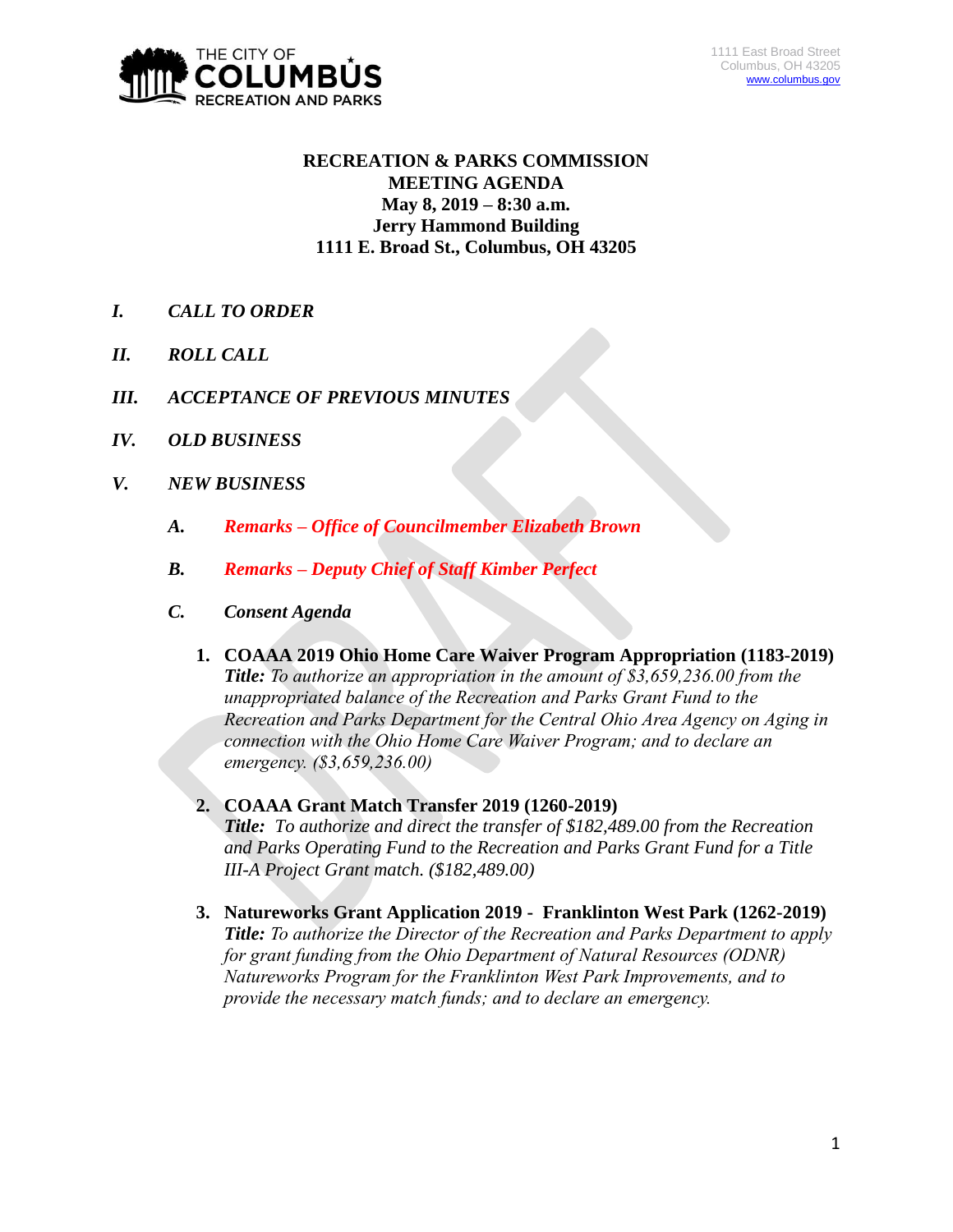

#### *D. Administration Agenda*

**4. Proposed Name Change for Spring & Hamilton Park – COMMISSION ONLY** *Title: To authorize the Director to officially change the name of Spring and Hamilton Park to the proposed 'Bronzville Community Park". The community, Civic Association and Area Commission all support this name change and collectively submitted an application, in alignment with our Parks Naming Policy, to officially change the name. This name change will appropriately reflect the both the significance of the historical presents of the community as well as the current presents within the community.*

### **5. Greenways Trail Connections 2019 (1261-2019)**

*Title: To authorize and direct the Director of Recreation and Parks to enter into contract with Environmental Design Group, LLC (EDG) for professional services for improvements to the Olentangy Trail at Dodridge St and Alum Creek Trail at Frebis Ave and Integrity Drives; to authorize the expenditure of \$108,312.94 from the Recreation and Parks Fund; and to declare an emergency. (\$108,312.94)*

Vendors were Prequalified in accordance with City Code Section 329.26(b). Three of the Prequalified Vendors were selected to submit technical proposals, in accordance with City Code Section 329.28.

Bids were advertised to our prequalified vendors, in accordance with City Code Section 329, on January 14, 2019 and received by the Recreation and Parks Department on February 12, 2019. Request for proposals were sent to the following companies:

| Company                           | <b>Status</b> |
|-----------------------------------|---------------|
| <b>OHM Advisors</b>               | (MAJ)         |
| <b>Environmental Design Group</b> | (MAJ)         |
| Arcadis                           | (MAJ)         |

After reviewing the proposal that were submitted, it was determined that Environmental Design Group was the most qualified firm to provide the services required for this project.

Environmental Design Group, LLC and all proposed subconsultants have met code requirements with respect to prequalification, pursuant to relevant sections of Columbus City Code Chapter 329.

### **6. Saunders Park VAP Modification 4 (1269-2019)**

*Title: To authorize the Director of the Recreation and Parks Department to modify the contract with Burgess & Niple, Inc. for additional services to finalize the VAP documentation, Hexion review and research and OEPA additional information request for Saunders Park; to authorize the modification of \$19,700.00 for a total project expenditure of \$550,700.00; and to declare an emergency. (\$0.00)*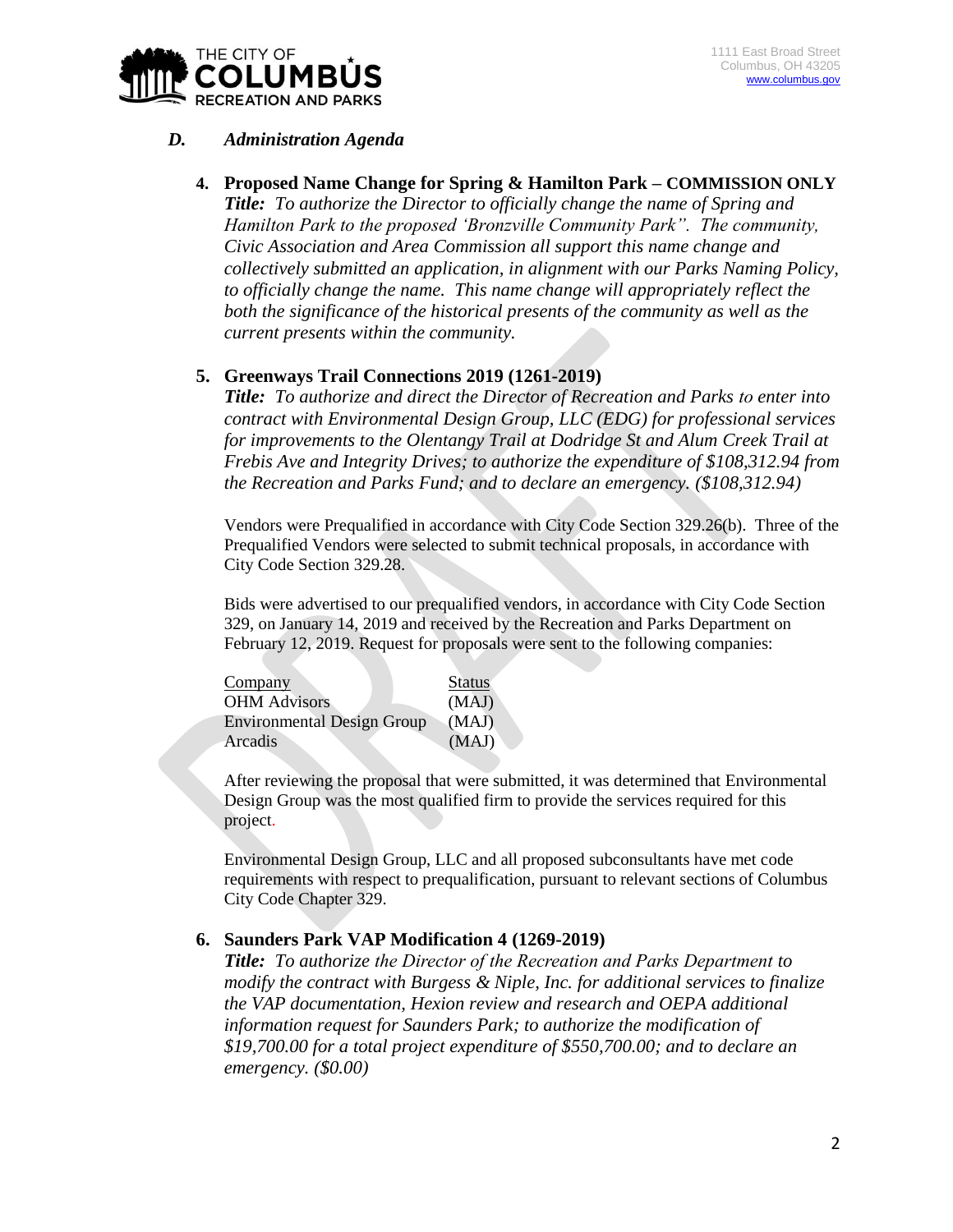

### **7. Linden Park and Community Center (1270-2019)**

*Title: To authorize the Director of the Recreation and Parks Department to enter into contract with Elford, Inc. for the Linden Park and Facility Improvements project; to authorize the expenditure of \$24,800,000.00; and to declare an emergency. (\$24,800,000.00)*

Bids were advertised through Vendor Services, in accordance with City Code Section 329, on **3/22/19** and received by the Recreation and Parks Department on **4/25/19**.

| <b>Smoot Construction Company</b> | (MBE) | \$23,290,626.00 base                 |
|-----------------------------------|-------|--------------------------------------|
| Elford Inc.                       | (MAJ) | \$22,585,625.00 base                 |
| The Ruhlin Company                | (MAJ) | \$24,978,500.00 base                 |
| <b>Barton Malow</b>               | (MAJ) | \$24,037,625.00 base                 |
| Dunlop $&$ Johnston, Inc.         | (MAJ) | $$21,866,250.00$ base - Unresponsive |

After reviewing the proposals that were submitted, it was determine that Elford, Inc. was the lowest and most responsive bidder.

Elford, Inc. and all proposed subcontractors have met code requirements with respect to prequalification, pursuant to relevant sections of Columbus City Code Chapter 329.

#### **8. Olentangy Trail - Arena District 2019 (1272-2019)**

*Title: To authorize the Director of the Recreation and Parks Department to modify a contract with Burgess and Niple (Ord. 1556-2017, July 31, 2017) for detailed engineering services for the Olentangy Trail - Arena District Connector; to authorize the expenditure of \$695,654.41; and to declare an emergency. (\$695,654.41)*

Proposals for Stage 1, which included the option to modify with a Stage 2 design were advertised through Vendor Services, in accordance with City Code Section 329, on March 15, 2017 and received by the Recreation and Parks Department on April 14, 2017. Proposals were received from the following companies:

| <b>Status</b> |
|---------------|
| (MAJ)         |
| (MAJ)         |
| (MAJ)         |
| (MAJ)         |
| (MAJ)         |
|               |

In accordance with City Code, a selection team evaluated the proposals and recommended Burgess and Niple be selected to perform the work. The firm was chosen based on their reference projects, experience, qualifications, availability, timeline, and project approach.

### *E. Parks Maintenance & Operations Agenda – No Legislation*